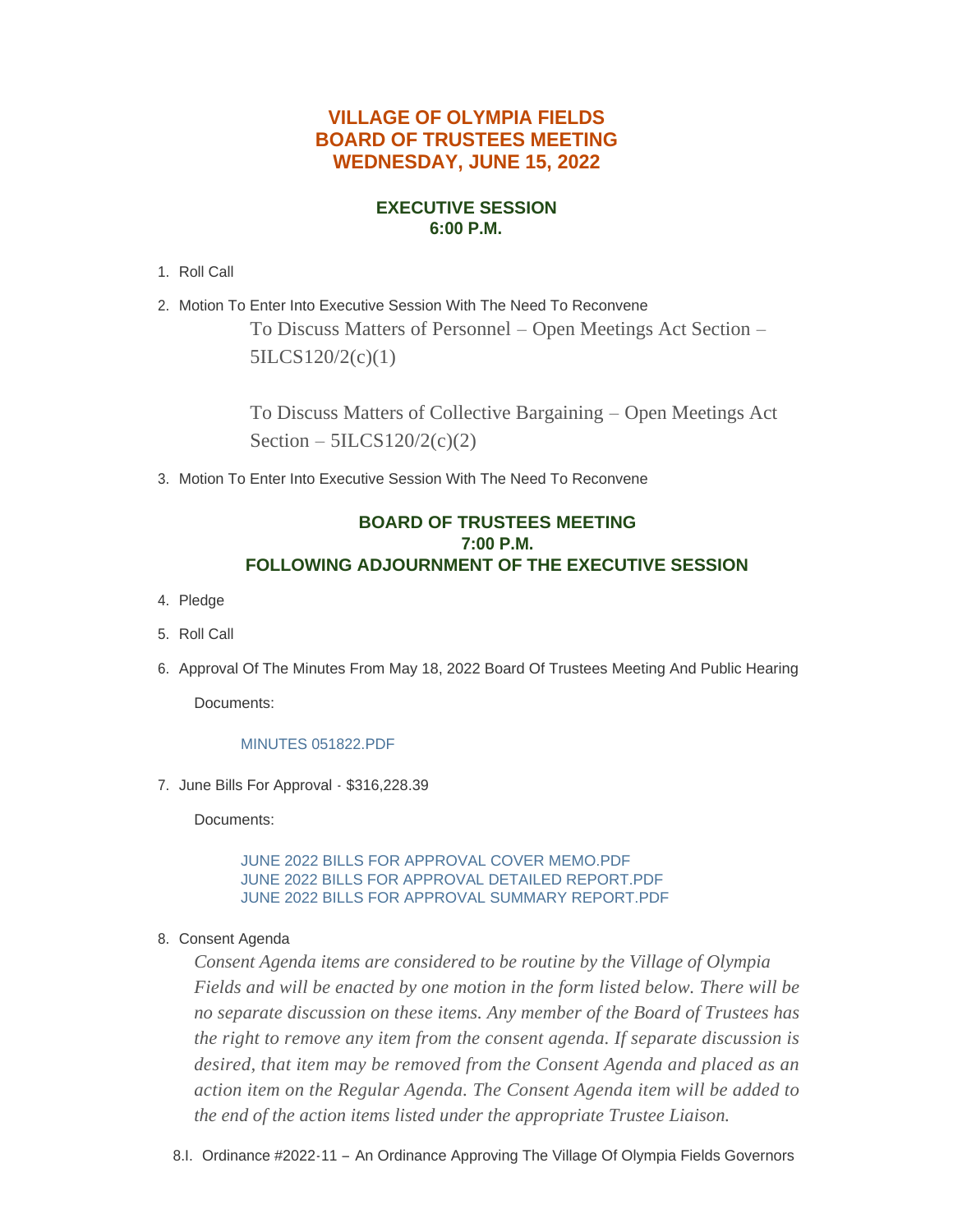Highway/Vollmer Road Tax Increment Financing District Redevelopment Plan And Program [First And Second Reading]

Documents:

#### [ORD 2022-11.PDF](https://www.olympia-fields.com/AgendaCenter/ViewFile/Item/2314?fileID=2222)

8.II. Ordinance #2022-12 - An Ordinance Designating The Village Of Olympia Fields Governors Highway/Vollmer Road Tax Increment Financing District Redevelopment Project Area [First And Second Reading]

Documents:

#### [ORD 2022-12.PDF](https://www.olympia-fields.com/AgendaCenter/ViewFile/Item/2315?fileID=2223)

8.III. Ordinance #2022-13 - An Ordinance Adopting Tax Increment Financing For The Village Of Olympia Fields Governors Highway/Vollmer Road Tax Increment Financing District [First And Second Reading]

Documents:

#### [ORD 2022-13.PDF](https://www.olympia-fields.com/AgendaCenter/ViewFile/Item/2316?fileID=2224)

8.IV. Ordinance #2022-14- An Ordinance Approving A Certain Intergovernmental Agreement With School District No. 162 Regarding The Governors Highway/Vollmer Road Tax Increment Financing District [First And Second Reading]

Documents:

#### [ORD 2022-14.PDF](https://www.olympia-fields.com/AgendaCenter/ViewFile/Item/2317?fileID=2225)

- 9. Administration Reports
	- 9.I. Report Of The Village President
		- 9.I.i. Swearing In Of Promoted Officers
		- 9.I.ii. Resolution # 2022-09 A Resolution Appointing A Delegate And Alternate Delegate To The Intergovernmental Risk Management Agency (IRMA)

Documents:

#### [RESOLUTION 2022-09 IRMA RESOLUTION APPOINTING DRELLA](https://www.olympia-fields.com/AgendaCenter/ViewFile/Item/2318?fileID=2226)  SAVAGE AS DELEGATE.PDF

9.I.iii. Resolution # 2022-10 - A Resolution To Join The South Suburban Land Bank And Development Authority And Appoint A Local Government Director

Documents:

#### [RESOLUTION 2022-10.PDF](https://www.olympia-fields.com/AgendaCenter/ViewFile/Item/2319?fileID=2227)

- 9.II. Report Of The Village Administrator
	- 9.II.i. Compensation Increases For Non-Union Employees
- 9.III. Department Head Reports
	- 9.III.i. Betty Zigras Finance Director